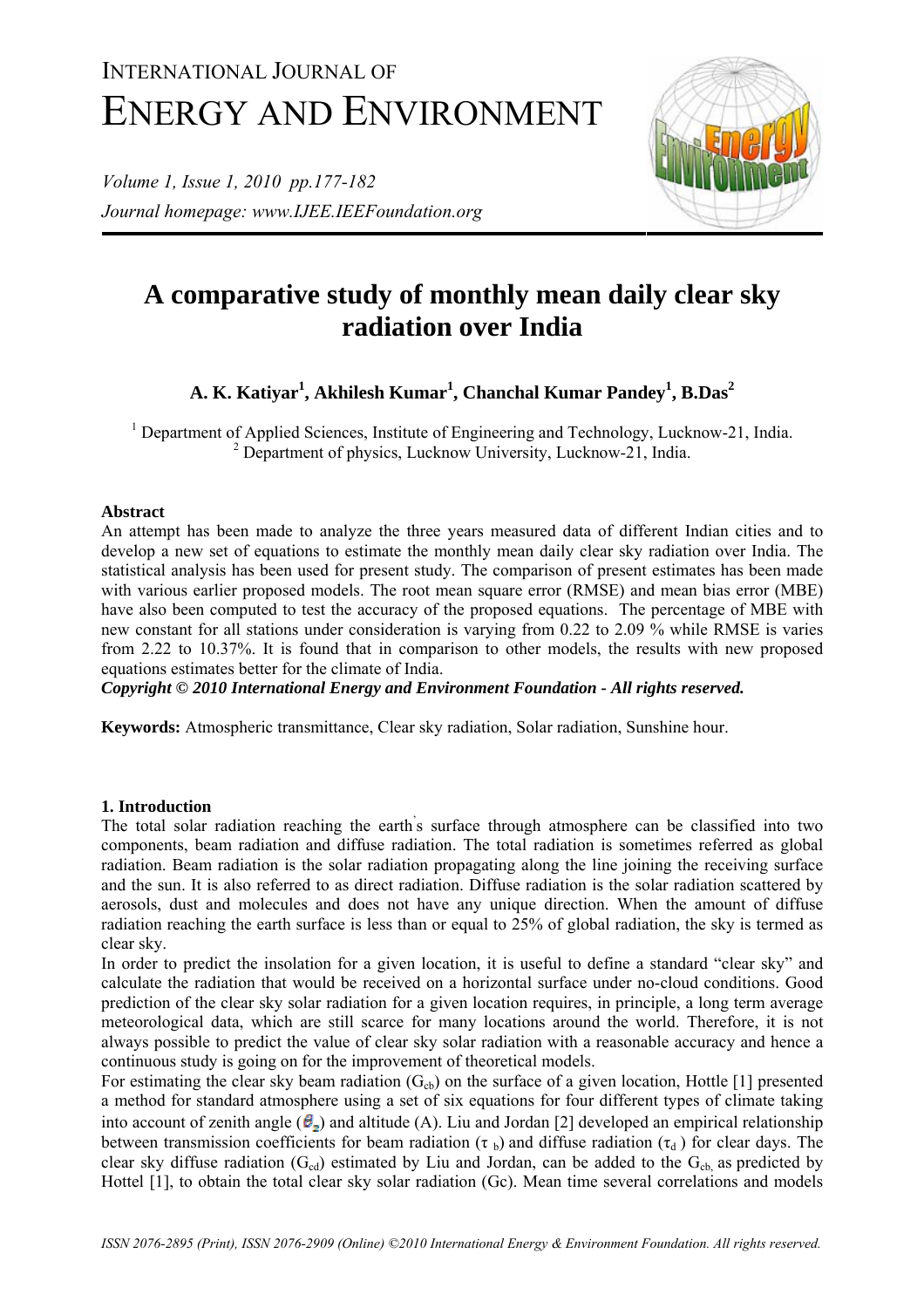[3-10] have been developed by various investigators for estimating monthly mean clear sky radiation. Some of those are either empirical and therefore are site dependent or semi-empirical of a more general nature. In order to improve the accuracy of model, some investigators also incorporated various parameters such as zenith angle and altitude. However, these models suffers with varying degrees of complications, may be because of less number of availability of measuring data, and hence could not show much accuracy in predicting the results.

Our aim for presenting this paper is to analyze the long range measured clear sky solar radiation data of some Indian cities and made a comparative study considering recent and more relevant theoretical models [3-5]. We also propose a new set of constants for each location to estimate the monthly mean daily clear sky radiation.

#### **2. Data collection**

The solar radiation data of three years (2003-2005) comprising of monthly average daily diffuse radiation, global radiation and bright sunshine hours for four Indian stations, viz. Jodhpur (26.30<sup>0</sup>N & 73.03<sup>0</sup>E), Calcutta (22.65<sup>0</sup>N, & 88.35<sup>0</sup>E), Bombay(19.12<sup>0</sup>N &72.85<sup>0</sup>E) and Pune (18.53<sup>0</sup>N & 73.91<sup>0</sup>E) have been collected from India Meteorology Department (IMD) Poona, India. Latest MATLAB software with proper computer programming was used for the present analysis. The monthly average daily extraterrestrial radiation (  $G_{\alpha n}$ ) and the maximum possible monthly average daily sunshine hours ( $\mathfrak{S}_{\mathfrak{g}}$ ) are obtained using standard method [10]. The developed correlations are employed to calculate the monthly mean clear sky radiation for the four considered locations and then compared it with the measured as well as estimated data of Hourwitz [3], Kasten-czeplak [4] and Toğrul [5] correlations.

#### **3. Mathematical models**

#### *3.1 Hourwitz correlation*

Hourwitz correlation [3] has been developed and reported in literatures that calculate the clear sky solar radiation based on astronomical parameters i.e. Solar zenith angle  $\theta_z$  and given as;

$$
G_c = 1098 \left[ \cos \theta_z \exp \left( \frac{-0.057}{\cos \theta_z} \right) \right]
$$
 (1)

#### *3.2 Kasten –Czeplac model*

Kasten [4] correlation presented the clear sky global solar radiation in the following linear form

$$
G_c = 910 \cos \theta_z - 30 \tag{2}
$$

#### *3.3 Toğrul model*

Toğrul et al. [5] have developed the following exponential correlations for the ratio of daily global solar radiation (G) to clear sky global solar radiation as a function of average sunshine duration ( *S* ) for six cities in Turkey.

$$
G = 0.596 \exp^{0.5821 \left(\frac{\bar{s}}{s_o}\right)} Gc
$$
 (3)

#### *3.4 Present correlations*

The analysis of three years data from January 2003 to December 2005 of above selected locations in India results the following first , second and third order equations;

$$
\frac{\overline{G}}{\overline{G}_c} = 0.4954 + 0.5939 \left( \frac{\overline{s}}{\overline{s}_o} \right)
$$
(4)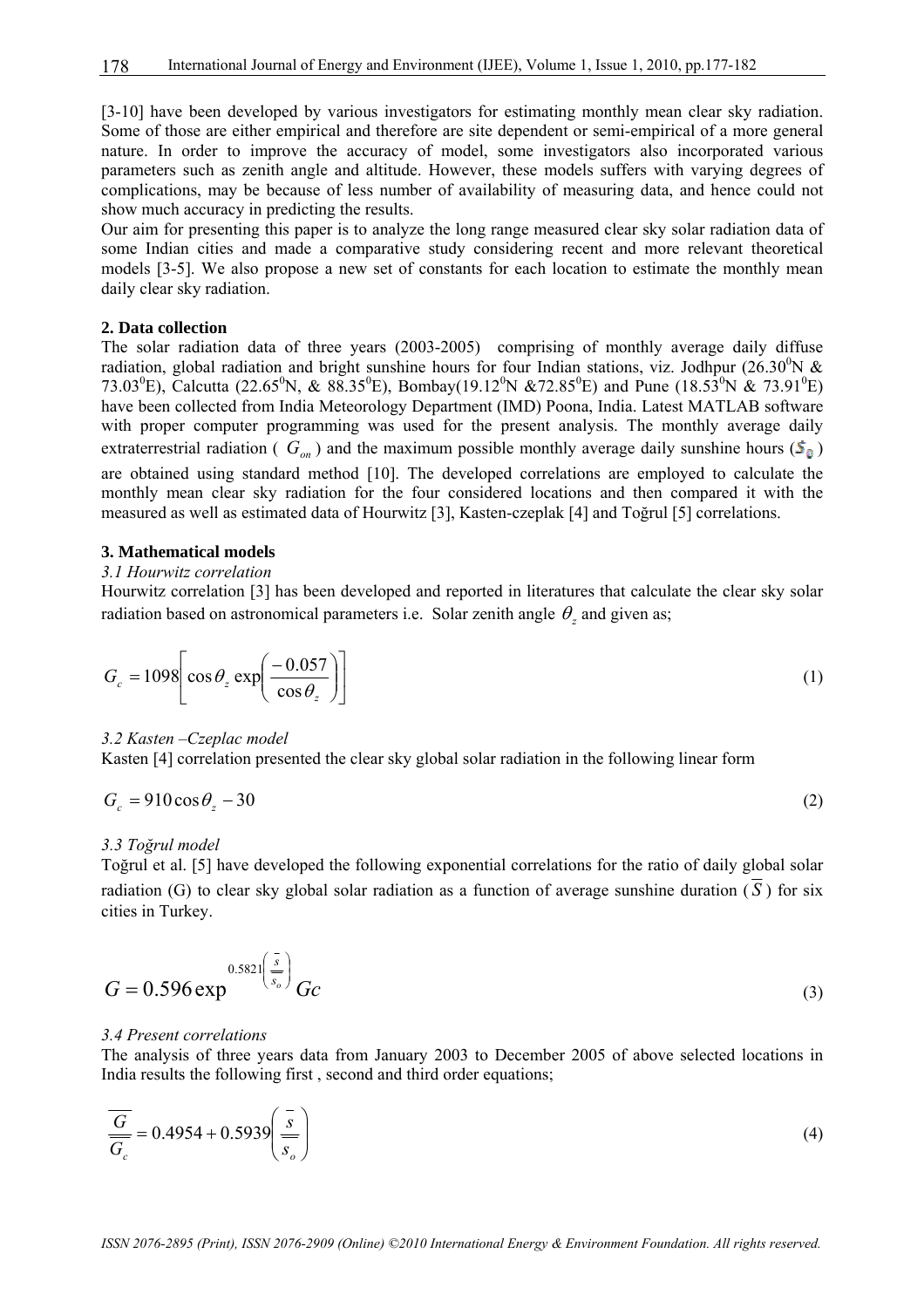$$
\frac{\overline{G}}{\overline{G}_c} = 0.4874 + 0.6147 \left(\frac{\overline{s}}{s_o}\right) - 0.0179 \left(\frac{\overline{s}}{s_o}\right)^2 \tag{5}
$$

$$
\frac{\overline{G}}{\overline{G_c}} = 0.8846 - 1.5236 \left(\frac{\overline{s}}{s_o}\right) + 3.6958 \left(\frac{\overline{s}}{s_o}\right)^2 - 2.0927 \left(\frac{\overline{s}}{s_o}\right)^3
$$
\n(6)

#### **4. Statistical tests**

The degree of accuracy of each considered correlation to fit the measured data of  $G_c$  $\frac{G}{\sqrt{G}}$  is evaluated by two

statistical tests, root mean square error (RMSE) and mean bias error (MBE).

#### *4.1 Root mean square error*  The RMSE is defined as;

$$
\% \text{RMSE} = \frac{100}{G_{\text{cm}}} \left\{ \frac{1}{N} \sum \left( G_{\text{pre}} - G_{\text{obs}} \right)^2 \right\}^{1/2} \tag{7}
$$

where  $G_{pre}$  is predicted value,  $G_{obs}$  is observed value, N is total number of observations and  $G_{cm}$  is mean of N measured values in clear sky condition .The RMSE is always positive and a zero value is ideal. This test provides information on the short term performance of the models by allowing a term –by –term comparison of actual deviation between the calculated value and the measured value.

*4.2 Mean bias error*  The MBE is defined as:

$$
\%MBE = \frac{100}{G_{\rm cm}} \left[ \sum \left( G_{\rm pre} - G_{\rm obs} \right) \right] / N \tag{8}
$$

This test provides information on the long term performance. A low MBE is desirable. Ideally a zero value of MBE should be obtained. A positive value gives the average amount of over-estimation in the calculated and negative underestimate.

#### **5. Results and discussions**

In the present study the monthly mean daily clear sky measured data of global radiation and sun-shine duration for Jodhpur, Calcutta, Bombay and Pune are analyzed using least square regression analysis. The present estimated values of the monthly mean clear sky solar fraction using Eqs. (4) to (6) are summarized in Table 1.

These calculated values for considered locations are well compared with the estimation of Hourwitz [3], Kasten and Czeplak [4] and Toğrul et al. [5] along with measured data and shown through Figures 1 to 4. On comparisons, we found similar types of variation for all the reported results which showing minimum values during June to August, the cloudiest season in India. Further, Kasten and Czeplak and Toğrul et al predict in general lower value than others particularly for Pune station having lowest latitude. Our all present first, second and third order correlation shows a very good agreement with experimental data, however the second order ( Eq. 5) is found better one.

For looking the accuracy of proposed correlations, percentage of RMSE and MBE are also calculated and shown in Table 2.

These percentage values are very low indicating fairly good agreement with measured data. The maximum variation of estimation does not exceed 10 percent over entire year except a slight increase of RMSE for Bombay. On looking the overall comparison through all Figures 1 to 4 and data reported in Table 2, the order of equation hardly makes any difference in predicting results for any season; however the close analysis recommends the second order equation to obtain high degree of accuracy for better estimations of monthly mean daily clear sky radiation for Indian locations.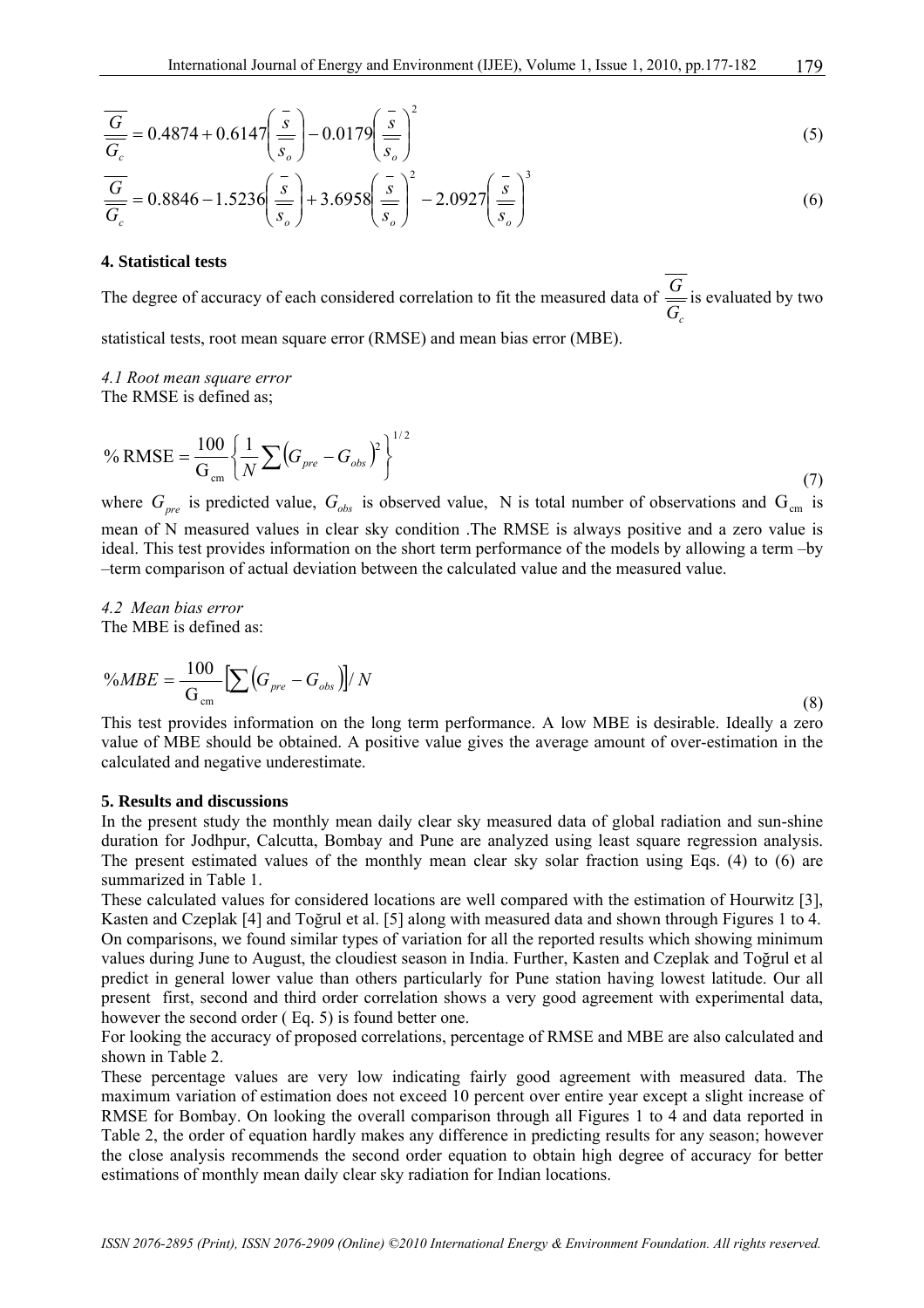| Station   | Jodhpur |        |        | Calcutta |        |        | Bombay |        |        | Pune   |        |        |
|-----------|---------|--------|--------|----------|--------|--------|--------|--------|--------|--------|--------|--------|
| Months    | Eq.(4)  | Eq.(5) | Eq.(6) | Eq.(4)   | Eq.(5) | Eq.(6) | Eq.(4) | Eq.(5) | Eq.(6) | Eq.(4) | Eq.(5) | Eq.(6) |
| January   | 0.9397  | 0.9392 | 0.9368 | 0.7971   | 0.797  | 0.7921 | 0.9428 | 0.9422 | 0.9411 | 0.9463 | 0.9458 | 0.9439 |
| February  | 0.9664  | 0.9588 | 0.9558 | 0.866    | 0.8659 | 0.8666 | 0.9993 | 0.998  | 0.9749 | 1.0051 | 1.0037 | 0.9769 |
| March     | 0.9416  | 0.9406 | 0.9107 | 0.846    | 0.8461 | 0.8448 | 0.9615 | 0.9607 | 0.9549 | 0.9682 | 0.9674 | 0.9594 |
| April     | 0.9403  | 0.9395 | 0.9111 | 0.866    | 0.866  | 0.8667 | 0.9447 | 0.9441 | 0.942  | 0.9563 | 0.9556 | 0.9514 |
| May       | 0.9302  | 0.931  | 0.9001 | 0.8639   | 0.8639 | 0.8644 | 0.9428 | 0.9423 | 0.9412 | 0.9631 | 0.9623 | 0.956  |
| June      | 0.8635  | 0.8639 | 0.8537 | 0.7061   | 0.7052 | 0.7169 | 0.7733 | 0.7731 | 0.7684 | 0.7853 | 0.7852 | 0.78   |
| July      | 0.8096  | 0.8052 | 0.7859 | 0.6915   | 0.6904 | 0.7099 | 0.6519 | 0.6501 | 0.7014 | 0.6814 | 0.6802 | 0.7069 |
| August    | 0.8269  | 0.8239 | 0.8015 | 0.698    | 0.6970 | 0.7128 | 0.6765 | 0.6752 | 0.7048 | 0.6953 | 0.6943 | 0.7115 |
| September | 0.8982  | 0.9006 | 0.9054 | 0.7049   | 0.704  | 0.7162 | 0.7294 | 0.7289 | 0.7314 | 0.7679 | 0.7677 | 0.7633 |
| October   | 0.9746  | 0.9637 | 0.9952 | 0.7853   | 0.7852 | 0.7801 | 0.9133 | 0.9131 | 0.9152 | 0.9004 | 0.9002 | 0.9026 |
| November  | 1.006   | 0.9778 | 0.9889 | 0.9734   | 0.9725 | 0.9625 | 0.9635 | 0.9628 | 0.9563 | 0.9631 | 0.9623 | 0.956  |
| December  | 0.9577  | 0.9529 | 0.9695 | 0.853    | 0.853  | 0.8525 | 0.9361 | 0.9357 | 0.9357 | 0.967  | 0.9662 | 0.9586 |

Table1. The present  $(G/G_c)$  estimated data using first, second and third order correlations for Jodhpur, Calcutta, Bombay and Pune

Table 2. Percentage root mean square error (RMSE) and percentage mean bias error (MBE) for four stations

| <b>Station</b> | Proposed equation (4) |       | Proposed equation (5) |       | Proposed equation (6) |       |  |
|----------------|-----------------------|-------|-----------------------|-------|-----------------------|-------|--|
|                | %MBE                  | %RMSE | %MBE                  | %RMSE | %MBE                  | %RMSE |  |
| Jodhpur        | 1.45                  | 2.32  | 1.39                  | 2.3   | 0.85                  | 2.3   |  |
| Calcutta       | $-1.39$               | 7.16  | $-1.44$               | 7.16  | $-1.05$               | 7.02  |  |
| Bombay         | 2.09                  | 10.37 | 1.98                  | 10.37 | 2.03                  | 10.16 |  |
| Pune           | $-0.22$               | 2.22  | $-0.33$               | 2.25  | $-0.56$               | 2.34  |  |



Figure 1. Comparison of the measured monthly mean daily clear sky solar radiation for Jodhpur with that computed by equations 1 to 6 respectively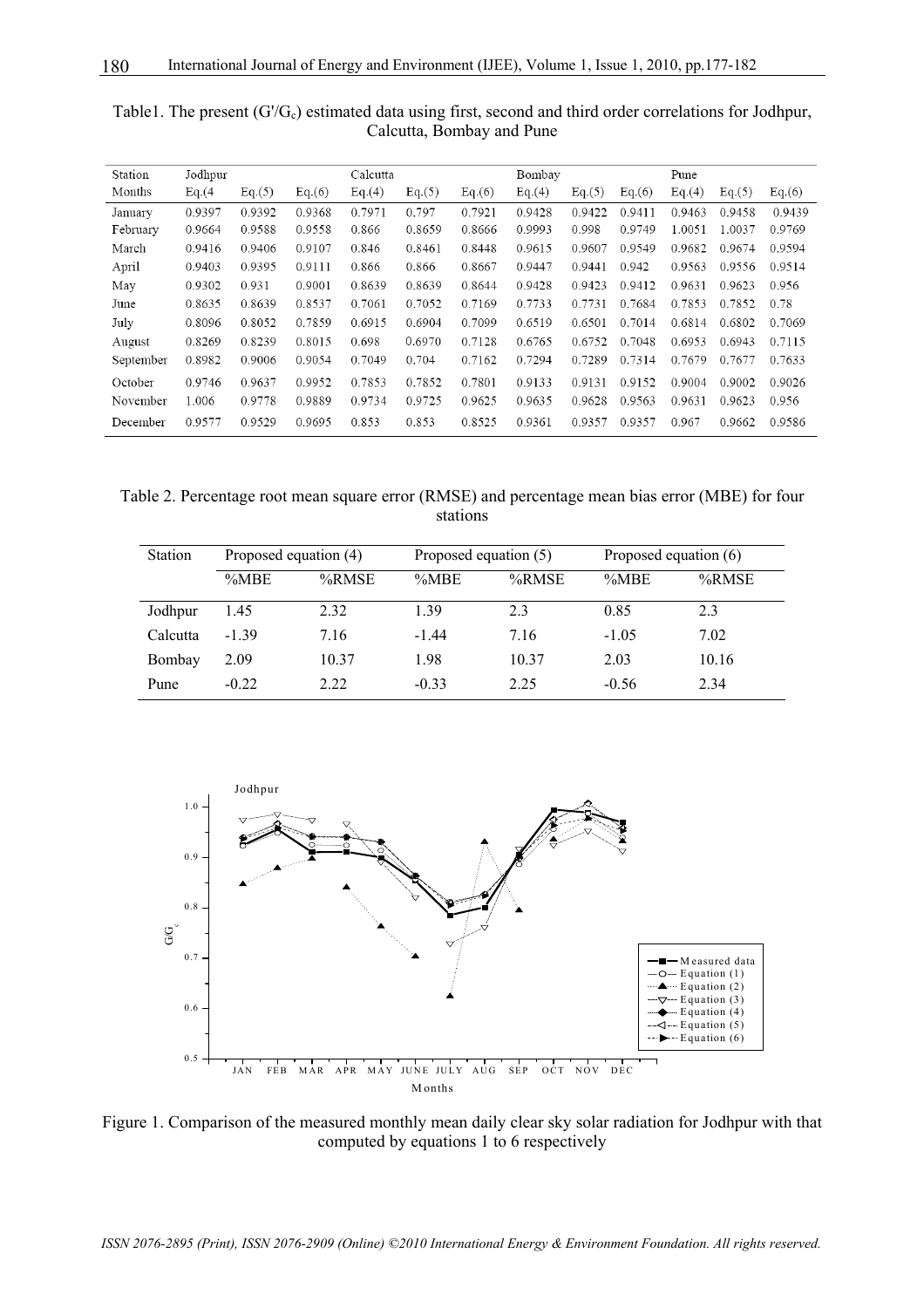

Figure 2. Comparison of the measured monthly mean daily clear sky solar radiation for Calcutta with that computed by equations 1 to 6 respectively



Figure 3. Comparison of the measured monthly mean daily clear sky solar radiation for Bombay with that computed by equations 1 to 6 respectively



Figure 4. Comparison of the measured monthly mean daily clear sky solar radiation for Pune with that computed by equations 1 to 6 respectively

*ISSN 2076-2895 (Print), ISSN 2076-2909 (Online) ©2010 International Energy & Environment Foundation. All rights reserved.*